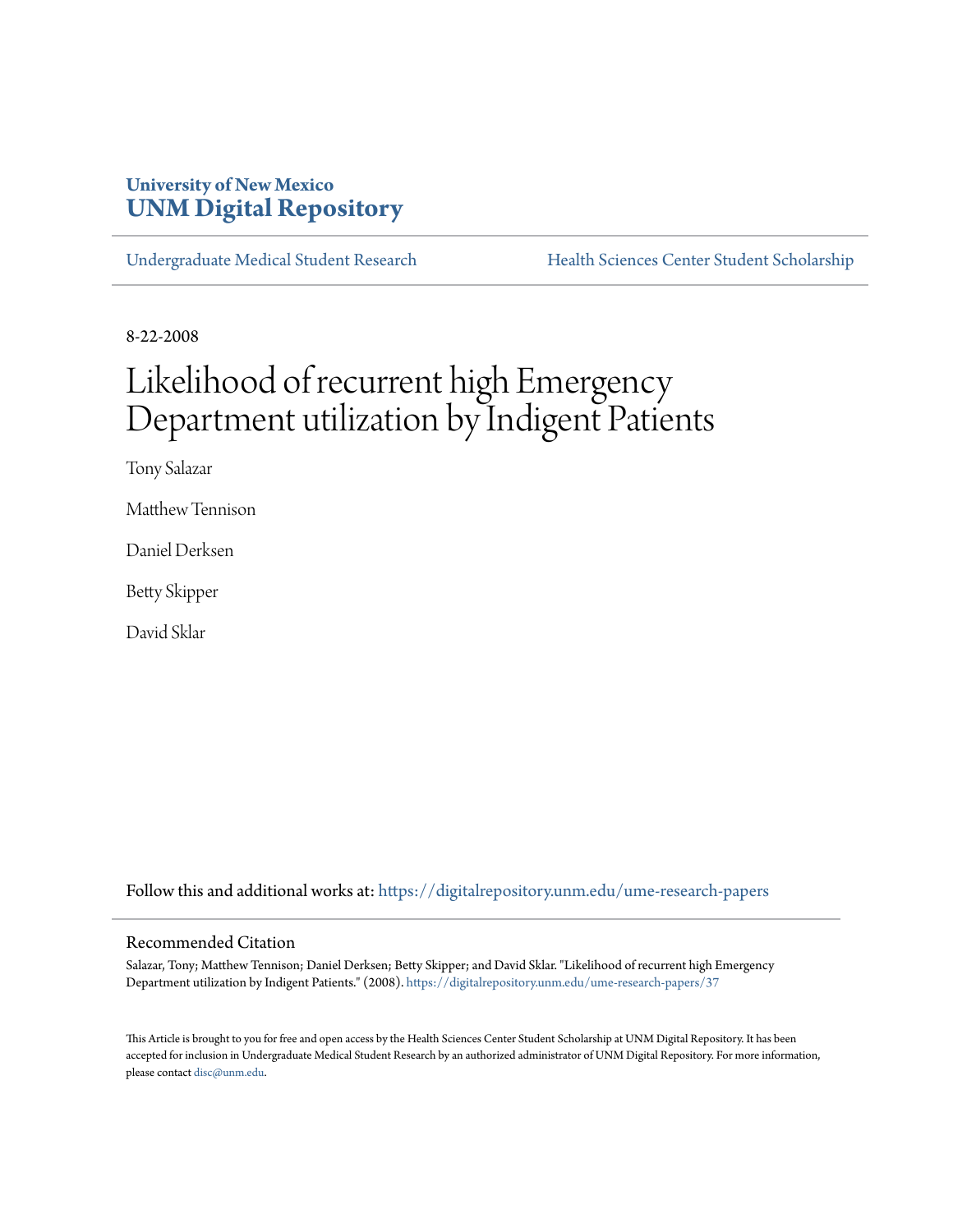University of New Mexico School of Medicine Albuquerque, NM USA

## LIKELIHOOD OF RECURRENT HIGH EMERGENCY DEPARTMENT UTILIZATION BY INDIGENT PATIENTS

Tony Salazar, MS IV and Matthew Tennison, MS IV (Medical Students) Daniel Derksen, MD (Professor, Department of Family and Community Medicine) Betty Skipper, PhD (Professor, Department of Family and Community Medicine) David Sklar, MD (Chief, Department of Emergency Medicine)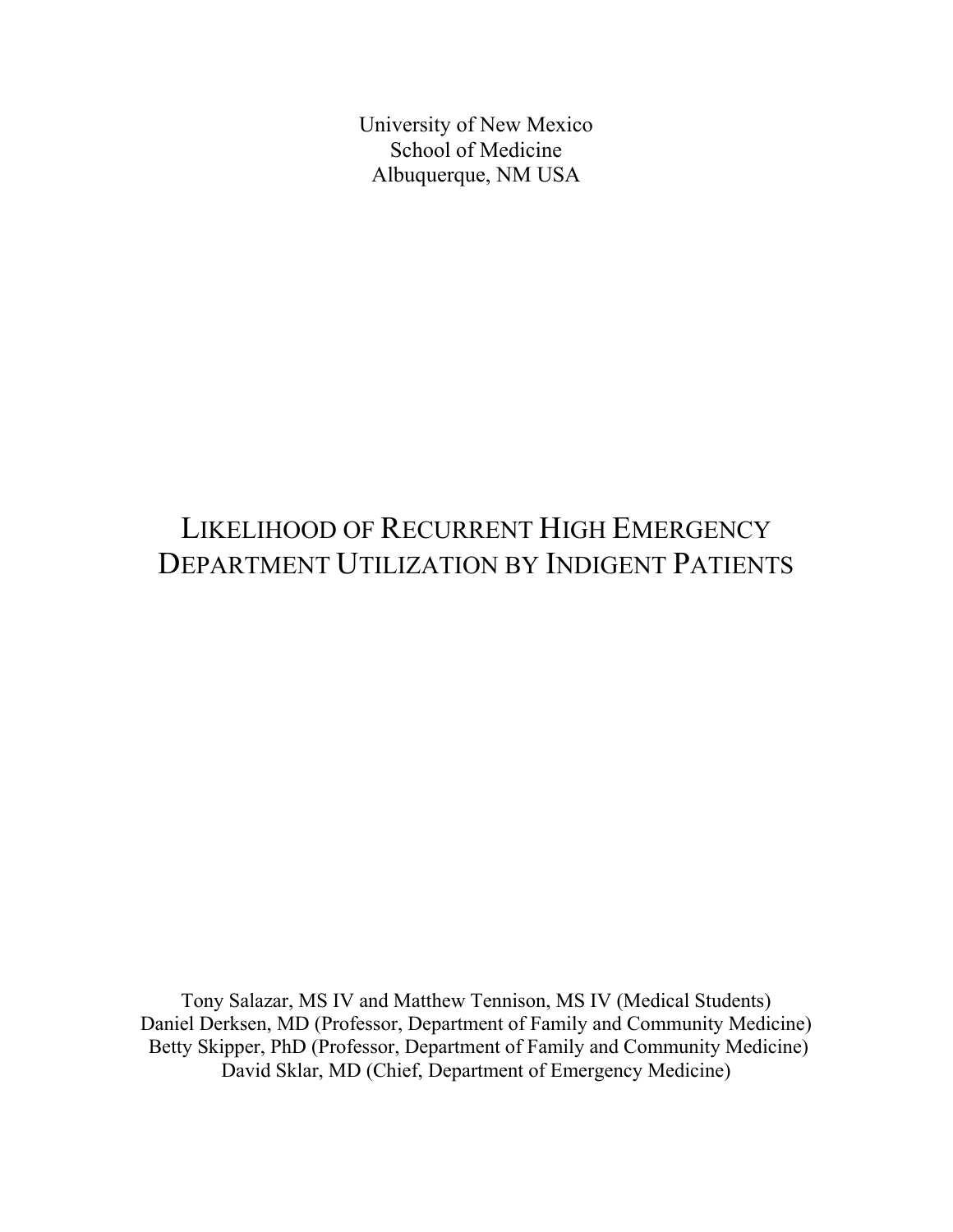### **ABSTRACT**

Recurrent utilization of emergency medical services by certain patient populations is a challenge at the University of New Mexico Emergency Department (UNM ED) and at other institutions. Data suggest that a significant percentage of patients treated in the UNM ED could be treated in other, less costly outpatient settings. Existing data were used to analyze trends in UNM ED utilization among four distinct populations – managed uninsured patients (UNM Care), unmanaged uninsured patients (Self-pay), managed Medicaid patients (Salud), and unmanaged Medicaid patients (Medicaid). We hypothesized that those who previously had high usage of the Emergency Department (ED) in the index year would continue high use of the ED in the next year. In addition, we hypothesized that patients in managed programs, UNM Care and Salud, would likely have a lower recurrent use of the ED than patients in unmanaged programs, Selfpay and Medicaid, patients. Our data included 19,461 adult patients, with 1,104 having  $\geq$ 3 visits in Fiscal Year 2004 (FY04). Of those patients, 145 (13.1%) patients had  $\geq$ 3 visits in Fiscal Year 2005 (FY05). Unmanaged Medicaid patients who had  $\geq$ 3 visits in FY04 were 17.80 times as likely to have  $\geq$ 3 visits in FY05 (p<0.001) compared to unmanaged Medicaid patients with 1-2 visits in FY04. The next highest recurrent high utilization pattern was the Self-pay group with  $\geq$ 3 visits in FY04, who were 9.37 times as likely to have  $\geq$ 3 visits in 2005 as the Self-pay patients with 1-2 visits in FY04. The managed groups also showed that patients with high utilization in the index year continued high use in the next year, but to a lesser extent than the unmanaged groups. Salud patients with  $\geq$ 3 visits in 2004 were 6.69 times more likely to have  $\geq$ 3 visits in 2005, while the UNM Care group shows significantly less recurrent ED use at 4.28 times as likely to have  $\geq$ 3 visits in 2005, compared to patients from the respective groups with 1-2 visits in FY04, which is also lower than the other three groups ( $p<0.05$ ).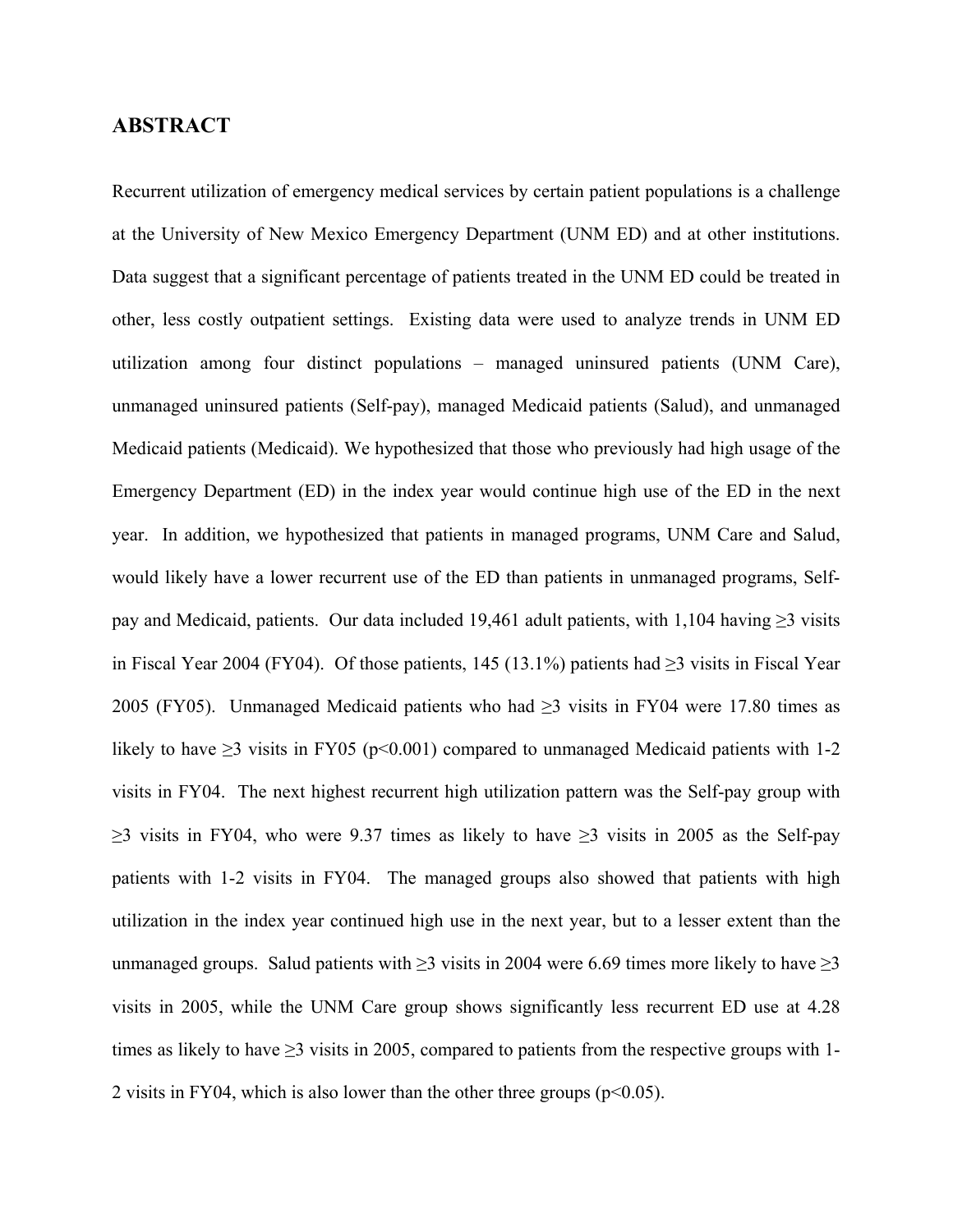## **INTRODUCTION**

#### **BACKGROUND**

Recurrent utilization of the emergency department (ED) has plagued hospitals, physicians, managed care organizations and society for decades. Past interventions were aimed at reducing the number of repeat visits to the ED, especially by patients with public insurance such as Medicaid. Previous data suggest that patients with public insurance, or no insurance, tend to frequently utilize the ED at higher rates compared with patients who are privately insured.<sup>1,2</sup> In New Mexico, the groups with the highest rates of repeat ED visits include Hispanics and Medicaid patients.<sup>3,4</sup> Similarly, repeat emergency medical services (EMS) utilization in New Mexico is reported to be highest in specific populations, especially those covered by Medicaid.<sup>5</sup> Medicaid does not allow co-pay or charges for services, thus there are no fiscal disincentives to discourage inappropriate ED utilization.

To reduce recurrent ED utilization, several inventions have been evaluated. Calling ahead to the ED is not associated with reduced utilization of the  $ED<sup>6</sup>$  Others concluded, "improvements in communication of pertinent information must be implemented in managed care systems to better inform participants of the proper use of the system."<sup>7</sup> Efforts to decrease ED utilization rates by patients who could be treated in less costly outpatient settings depend on timely access to care, and correlate with insurance status.<sup>8</sup> Inadequate primary care access, patients without insurance, or those with public insurance, correlate with higher rates of ED utilization.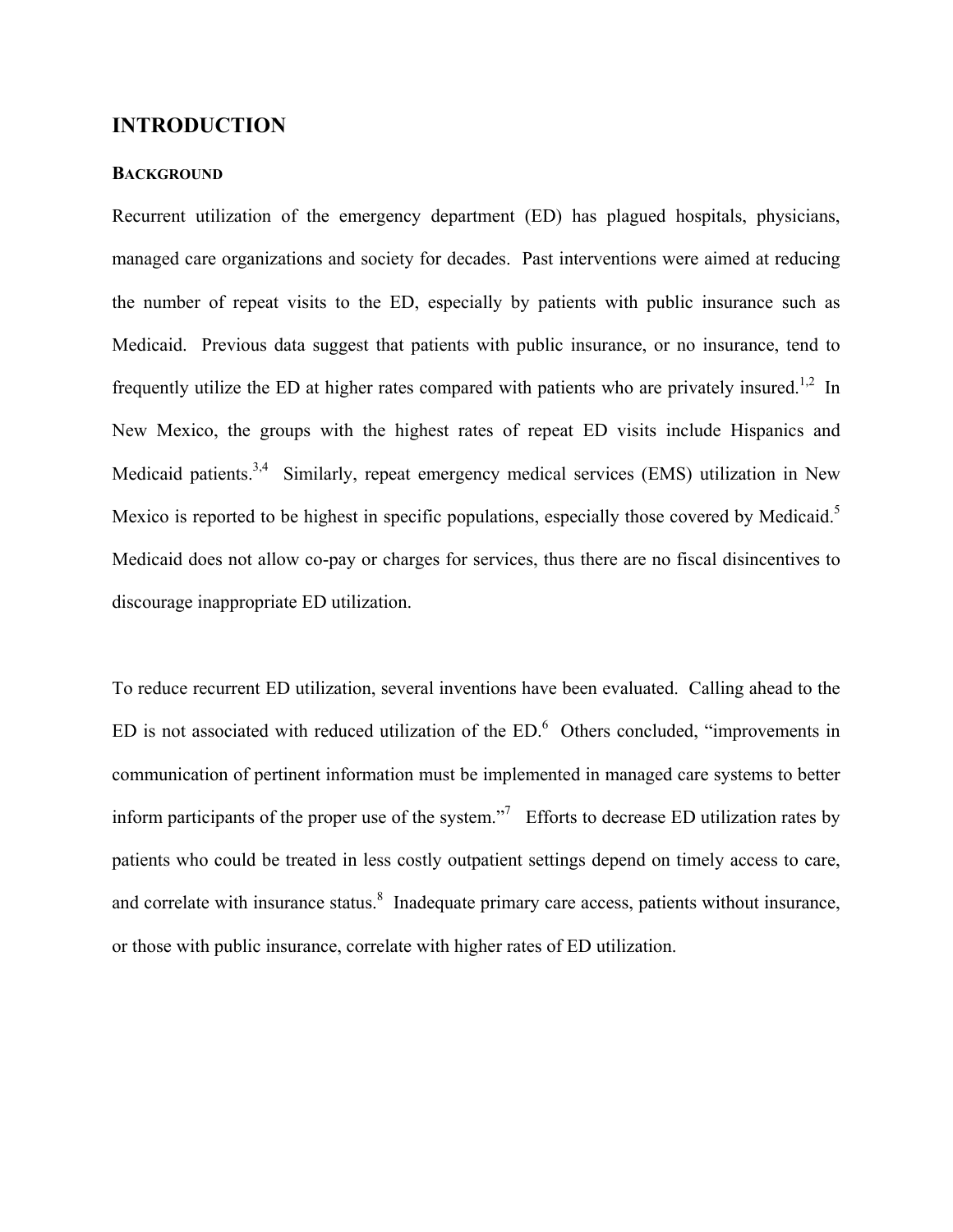Patients utilizing the University of New Mexico Emergency Department (UNM ED) services can be grouped into broad financial categories – Self-pay, publicly insured (such as Medicaid), and privately insured. In 1997, a group of uninsured patients at UNM were enrolled in the new UNM Care Plan, which included an assigned primary care provider  $(PCP)$ <sup>9</sup>. While inpatient utilization and overall costs decreased, utilization of the ED did not decrease to the extent desired. UNM Care patients have incomes below 235% of federal poverty level (FPL) and have co-payments for services based on a financial assessment and ability to pay. The UNM Care Plan's financial assessment method, benefits, and assignment of a PCP (PCP) mirror those of the Medicaid managed care program, Salud, instituted in 1997 by the New Mexico Human Services Department, which also include assignment to a PCP. Three managed care organizations were awarded Salud contracts (Molina-formerly Cimarron, Lovelace, and Presbyterian). Medicaid patients in certain eligibility categories were not included in the Salud program and remained in unmanaged Medicaid.

#### **IMPORTANCE**

Uninsured and publicly insured patient populations tend to utilize EMS at higher rates. Recurrent use can be defined a number of ways; one indicator is the frequency of ED visits per patient per unit of time. Excessive ED visits could be due to various factors. One possibility could be that those with higher utilization rates may not have a PCP to manage their medical needs. Patients who make frequent visits to the ED, and continue this behavior over extended periods of time, are difficult to manage, costly to the system, and present with potentially preventable problems at a later stage. Strategies to reduce recurrent ED utilization may lead to decreased morbidity and healthcare costs.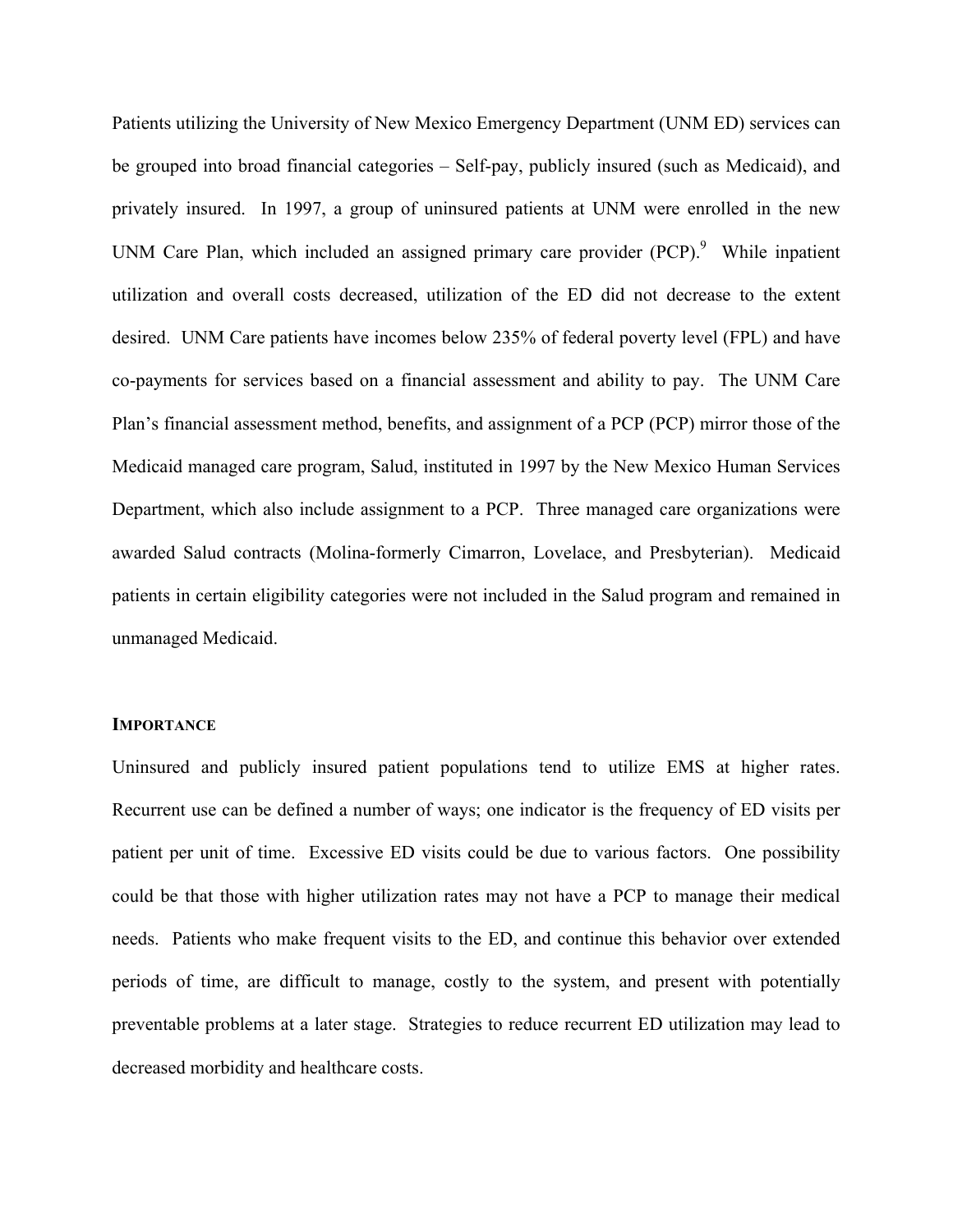#### **GOALS OF INVESTIGATION**

The objective is to analyze the ED utilization patterns by indigent patients in the UNM system. For this study, indigent patients were grouped into four categories: UNM Care, Self-pay, Salud, and Medicaid. The primary hypothesis is that indigent patients with greater than three ED visits in 2004 will be more likely to have greater than three ED visits in 2005 than those patients who had 1 to 2 visits in 2004. Indigent patient demographics including sex, age, and financial classification were compared.

#### **METHODS**

#### **Study Design**

This was a retrospective, observational cohort study with four groups. The protocol was approved by the institution's review board (Sklar – HRRC# 02-183).

#### **Setting and Selection of Participants**

University Hospital is an urban teaching hospital in Albuquerque, NM within Bernalillo County. UNM has an annual ED census of approximately 50,000 visits. The four financial categories studied generated 60% of the ED visits in FY2004. Eligibility criteria for the UNM Care Program include residing in Bernalillo County for greater than six months, demonstrating US citizenship or legal residence, having an income below 235% of FPL and being ineligible for any state, federal, or other insurance plan.

New Mexico Medicaid has 34 eligibility categories. Categories include individuals receiving Supplemental Security Income, families in the Temporary Assistance to Needy Families (TANF)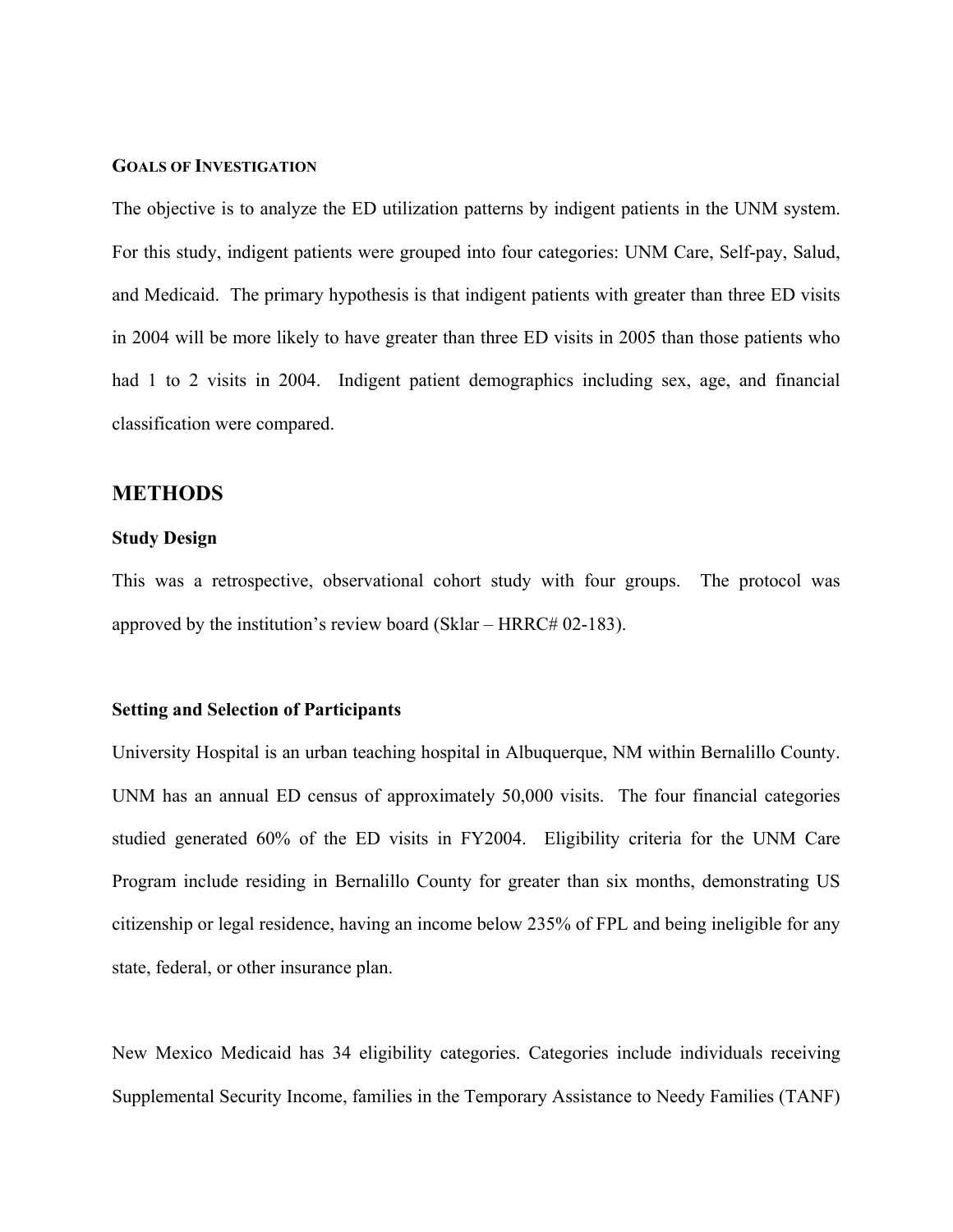program, poverty level women and children, and persons residing in long term care facilities. Full eligibility criteria are available on the State of New Mexico Department of Health Medical Assistance Division website [\(http://www.hsd.state.nm.us/mad/\)](http://www.hsd.state.nm.us/mad/). Salud patients are enrolled with one of the three vendors. Most Salud patients are in the TANF or poverty level women and children Medicaid eligibility categories.

FY04 and FY05 UNM ED utilization data for indigent patients, provided by UNM Health Sciences Center Information Solutions, were analyzed. These data include information about the frequency of ED use by UNM Care, Self-pay, Salud and Medicaid patient populations.

The eligibility requirements for this study included indigent status and at least one ED visit in FY2004. This study determined what proportion of indigent patients are recurrent users based on two usage groups, those with one or two visits (FY2005 data included zero visits), or those with more than three visits per year.

#### **Data Collection and Processing**

UNM Information Solutions provided demographic and utilization data. Demographic data included age, gender, and payment category. For patients who visited the ED at least once during FY 2004, a dichotomous variable was calculated to indicate whether they visited 1-2 times or at least 3 times. For these patients, another dichotomous variable was calculated to indicate whether they visited 0-2 times or at least 3 times in FY 2005. Chi-Square tests were used to compare gender and age distributions among payment categories and also to test whether visiting at least 3 times in FY 2005 was associated with visiting at least 3 times in FY 2004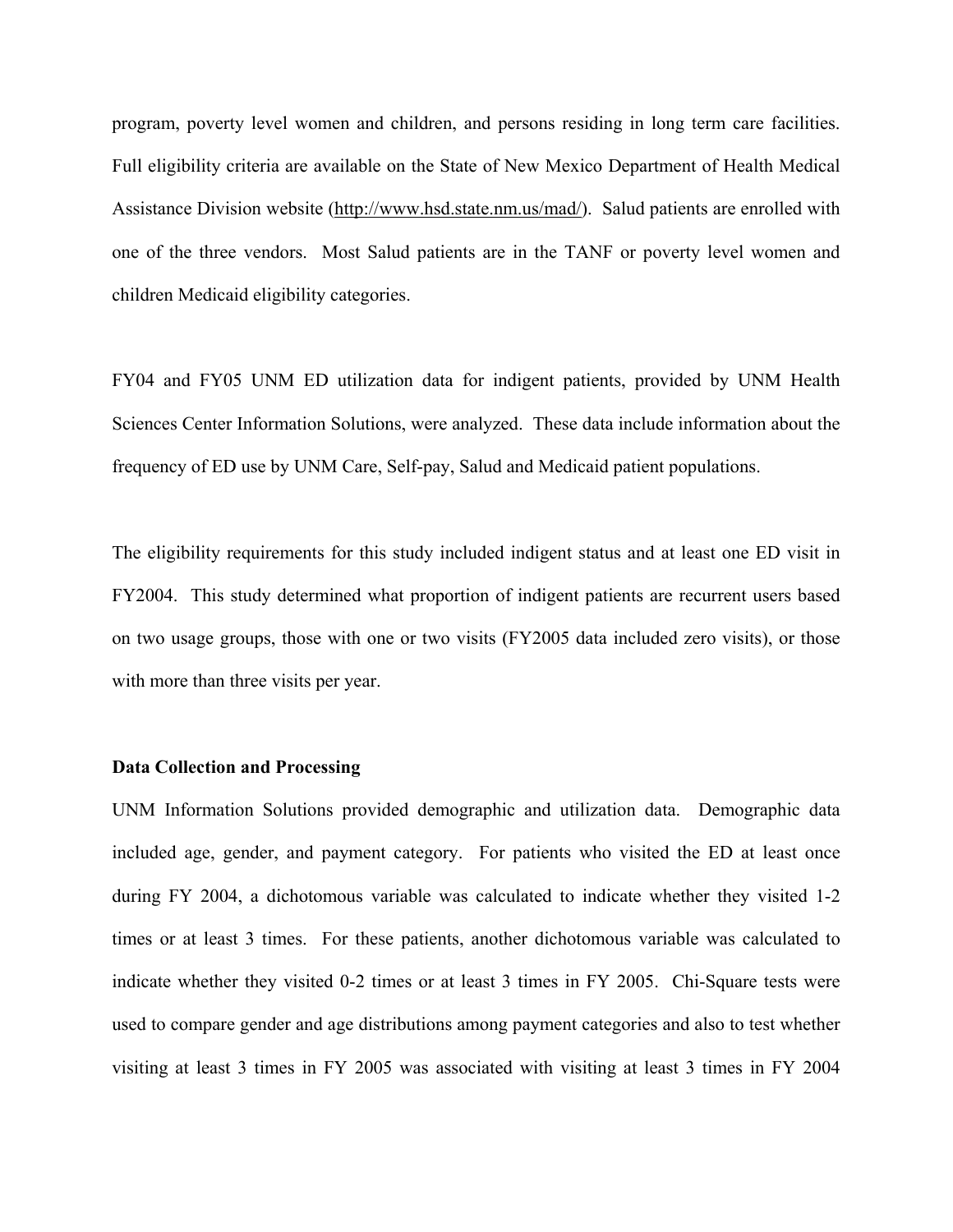separately by demographic categories. Binomial regression was used to construct a multivariate model where visiting at least 3 times in FY 2005 was the dependent variable and the independent variables were gender, age, payment category and visiting at least 3 times in FY 2004. All analyses were done using SAS, Version 9.1.

## **RESULTS**

In FY04, there were 29,706 ED patients who had at least one visit where the payment category was UNM Care, Self-pay, Salud and Medicaid. The age was missing for 83 patients and 7,459 were less than 18 years old, leaving 22,164 patients. Among these patients, there were 19,732 (89%) who had all visits using the same designated payment category. There were 271 patients where the payment category did not fall within one of the four categories and were therefore excluded. This left 19,461 patients in the analysis dataset, who accounted for 25,181 visits in FY2004. Demographic variables and payment category distributions for patients and visits are shown in Table 1.

| Variable         | Patients N(%) | Visits $N$ $(\% )$ |
|------------------|---------------|--------------------|
| Gender           |               |                    |
| Female           | 9,528 (49%)   | 12,465 (50%)       |
| Male             | 9,933 (51%)   | 12,716 (50%)       |
| Age              |               |                    |
| 18-29            | 7,730 (40%)   | 9,577 (38%)        |
| 30-39            | 4,490 (23%)   | 5,804 (23%)        |
| 40-49            | $4,062(21\%)$ | 5,476 (22%)        |
| 50-59            | 2,171 (11%)   | 2,921 (12%)        |
| >60              | $1,008$ (5%)  | 1,403(6%)          |
| Payment category |               |                    |
| <b>UNM</b> Care  | 3,796 (20%)   | 5,497 (22%)        |
| Self-pay         | 12,801 (66%)  | 15,700 (62%)       |
| Salud            | 1,941 (10%)   | 2,822 (11%)        |
| Medicaid         | 923 (5%)      | 1,162(5%)          |

Table 1 – demographic distributions for patients and visits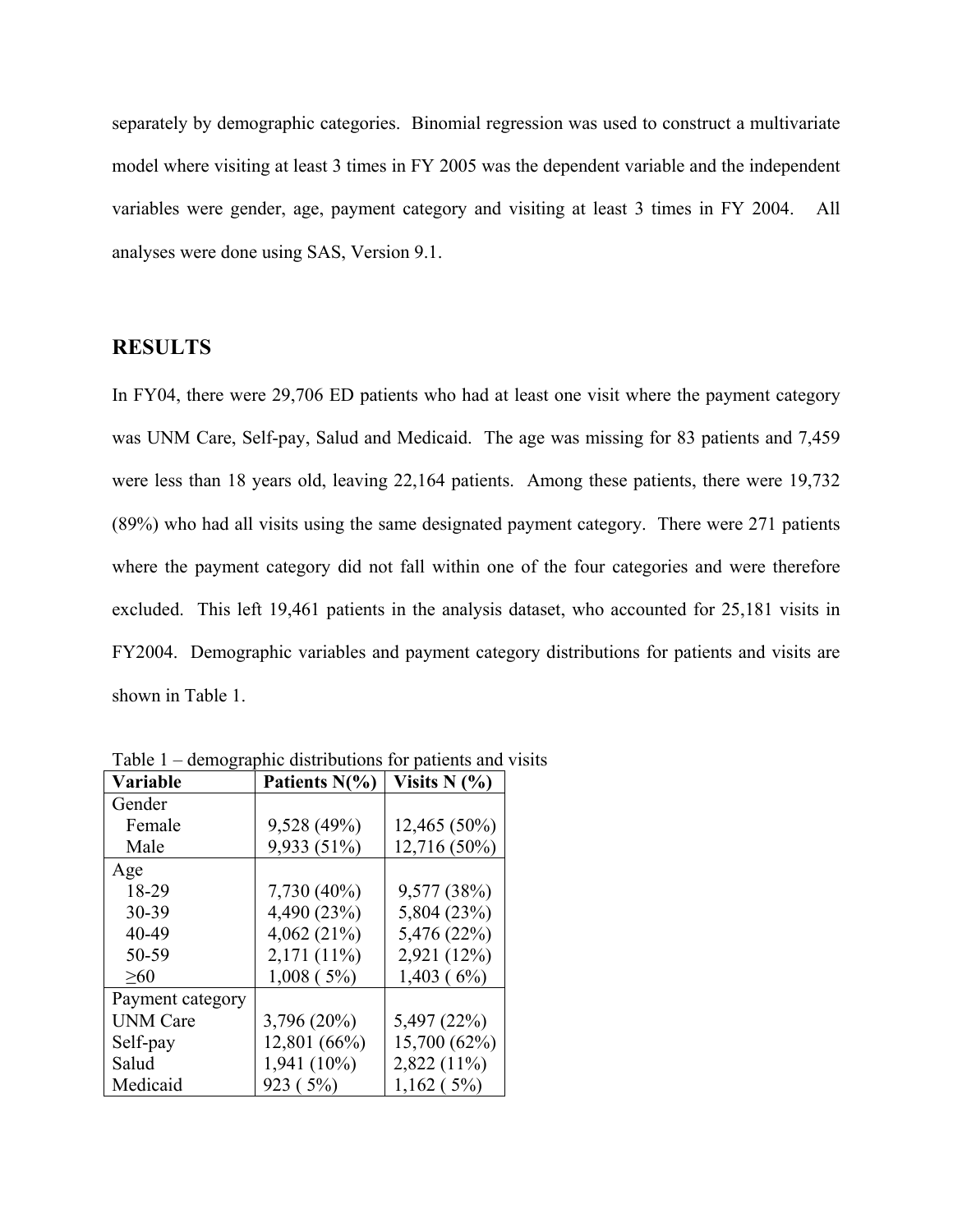Table 2 shows the gender and age distributions by payment category. With the exception of the Self-pay group, there were more female than male patients within each group. The majority of patients classified in the Self-pay, Salud, or Medicaid categories are in the 18-29 year old groups, whereas most of the UNM Care patients are roughly evenly distributed in the age groupings.

|                                | $1$ ave $2 -$ defined applies by payment category |               |               |                        |         |
|--------------------------------|---------------------------------------------------|---------------|---------------|------------------------|---------|
| Demographic<br><b>Variable</b> | <b>UNM Care</b><br>Self-pay<br>N(%<br>N(%         |               | Salud<br>N(%  | <b>Medicaid</b><br>N(% | p-value |
| Gender                         |                                                   |               |               |                        |         |
| Female                         | $2,268(60\%)$                                     | $5,245(41\%)$ | $1,364(70\%)$ | 651 (71%)              | < 0.001 |
| Male                           | $1,528(40\%)$                                     | 7,556 (59%)   | 577 (30%)     | 272 (29%)              |         |
| Age                            |                                                   |               |               |                        |         |
| 18-29                          | 863 (23%)                                         | 5,539 (43%)   | 844 (43%)     | 484 (52%)              | < 0.001 |
| 30-39                          | 745 (20%)                                         | 3,150(25%)    | 399 (21%)     | 196 (21%)              |         |
| 40-49                          | 1,060(28%)                                        | 2,546 (20%)   | 332 (17%)     | 124(13%)               |         |
| 50-59                          | 779 (21%)                                         | $1,104(9\%)$  | $222(11\%)$   | 66(7%)                 |         |
| $\geq 60$                      | 349 (9%)                                          | 462 $(4\%)$   | 144 (7%)      | 53 (6%)                |         |

Table 2 – demographics by payment category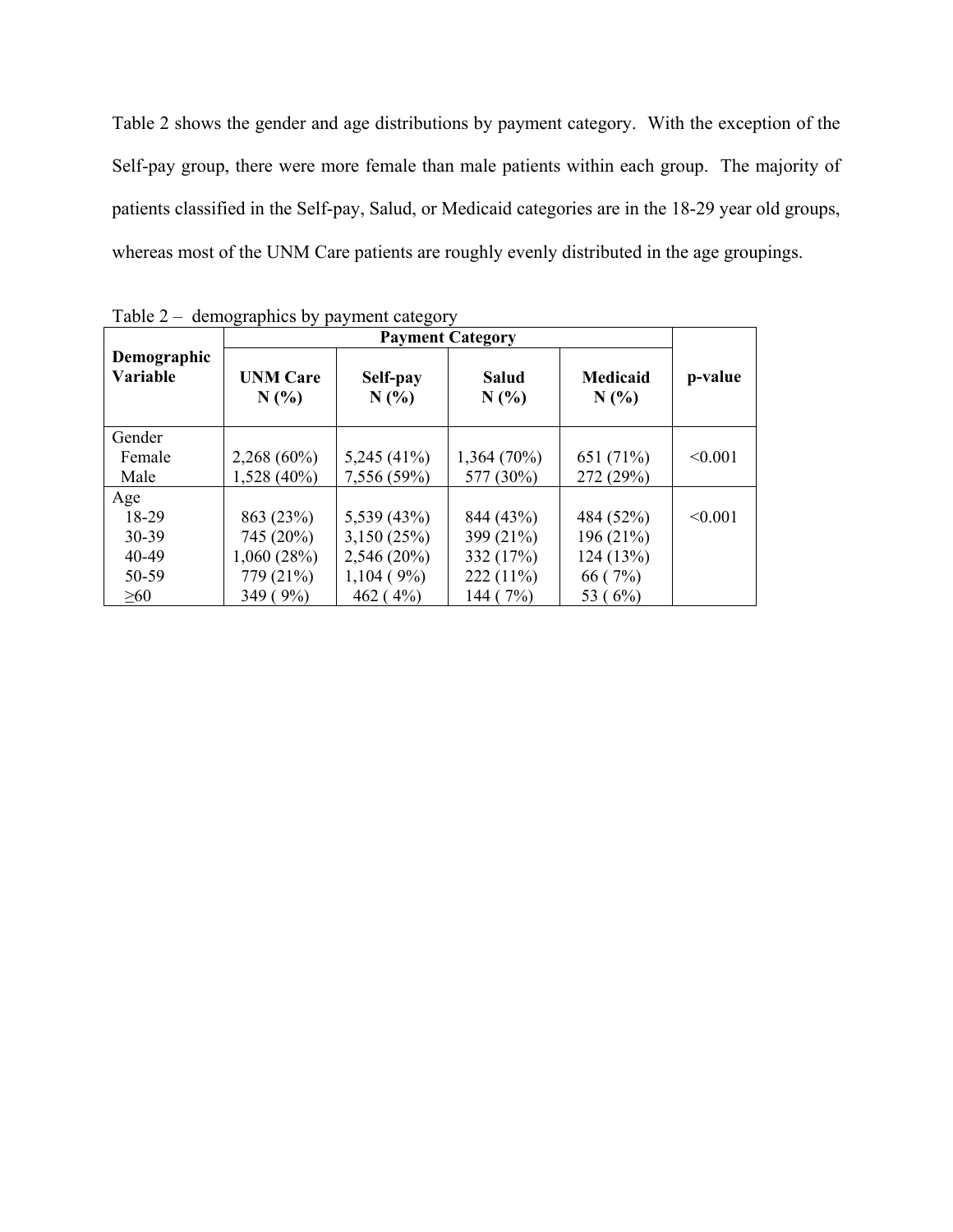Table 3 shows percentages of those who had frequent visits  $(\geq 3)$  in FY05 by whether they had frequent visits in FY04. Of the 19,461 patients, 1,104 patients had ≥3 visits in FY2004. Of those patients, 145 (13.1%) patients had  $\geq$ 3 visits in FY05.

|                         |             |               | <b>Fiscal year 2005 visits</b> |               |         |
|-------------------------|-------------|---------------|--------------------------------|---------------|---------|
| Variable                | <b>FY04</b> | <b>Sample</b> | $0 - 2$                        | $\geq$ 3      | p-value |
|                         | visits      | <b>Size</b>   | N(%)                           | N(%)          |         |
|                         |             |               |                                |               |         |
| Total sample            | $1 - 2$     | 18,357        | 18,066 (98.4%)                 | 291 (1.6%)    | < 0.001 |
|                         | $\geq$ 3    | 1,104         | 959 (86.9%)                    | 145 (13.1%)   |         |
| Gender                  |             |               |                                |               |         |
| Female                  | $1 - 2$     | 8,938         | 8,788 (98.3%)                  | $150(1.7\%)$  | < 0.001 |
|                         |             |               |                                |               |         |
|                         | $\geq$ 3    | 590           | 520 (88.1%)                    | 70 (11.9%)    |         |
|                         |             |               |                                |               |         |
| Male                    | $1 - 2$     | 9.419         | 9,278 (98.5%)                  | 141 (1.5%)    | < 0.001 |
|                         | $\geq$ 3    | 514           | 439 (85.4%)                    | 75 (14.6%)    |         |
| Age                     |             |               |                                |               |         |
| 18-29                   | $1 - 2$     | 7,387         | 7,302 (98.8%)                  | 85 (1.2%)     | < 0.001 |
|                         | $\geq$ 3    | 343           | 309 (90.1%)                    | 34 (9.9%)     |         |
|                         |             |               |                                |               |         |
| 30-39                   | $1 - 2$     | 4,240         | 4,178 (98.5%)                  | $62(1.5\%)$   | < 0.001 |
|                         | $\geq$ 3    | 250           | 223 (89.2%)                    | $27(10.8\%)$  |         |
|                         |             |               |                                |               |         |
| 40-49                   | $1 - 2$     | 3,773         | 3,689 (97.8%)                  | 84 (2.2%)     | < 0.001 |
|                         | $\geq$ 3    | 289           | 242 (83.7%)                    | 47 (16.3%)    |         |
|                         |             |               |                                |               |         |
| 50-59                   | $1 - 2$     | 2,025         | $1,977(97.6\%)$                | 48 (2.4%)     | < 0.001 |
|                         |             | 146           |                                | 20 (13.7%)    |         |
|                         | $\geq$ 3    |               | 126 (86.3%)                    |               |         |
|                         |             |               |                                |               |         |
| $\geq 60$               | $1 - 2$     | 932           | 920 (98.7%)                    | $12(1.3\%)$   | < 0.001 |
|                         | $\geq$ 3    | 76            | 59 (77.6%)                     | $17(22.4\%)$  |         |
| <b>Payment Category</b> |             |               |                                |               |         |
| <b>UNM Care</b>         | $1 - 2$     | 3,431         | 3,331 (97.1%)                  | $100(2.9\%)$  | < 0.001 |
|                         | $\geq$ 3    | 365           | 319 (87.4%)                    | 46 (12.6%)    |         |
|                         |             |               |                                |               |         |
| Self-pay                | $1 - 2$     | 12,286        | 12,158 (99.0%)                 | $128(1.0\%)$  | < 0.001 |
|                         | $\geq$ 3    | 515           | 463 (89.9%)                    | 52 $(10.1\%)$ |         |
|                         |             |               |                                |               |         |
| Salud                   | $1 - 2$     | 1,755         | 1,698 (96.8%)                  | $57(3.2\%)$   | < 0.001 |
|                         | $\geq$ 3    | 186           | 146 (77.4%)                    | 42(22.6%)     |         |
|                         |             |               |                                |               |         |
| Medicaid                | $1 - 2$     | 885           | 879 (99.3%)                    | $6(0.7\%)$    |         |
|                         |             |               |                                |               | < 0.001 |
|                         | $\geq$ 3    | 38            | 33 (86.8%)                     | $5(13.2\%)$   |         |

Table 3 – number of FY05 visits by demographic characteristics and number of visits in FY2004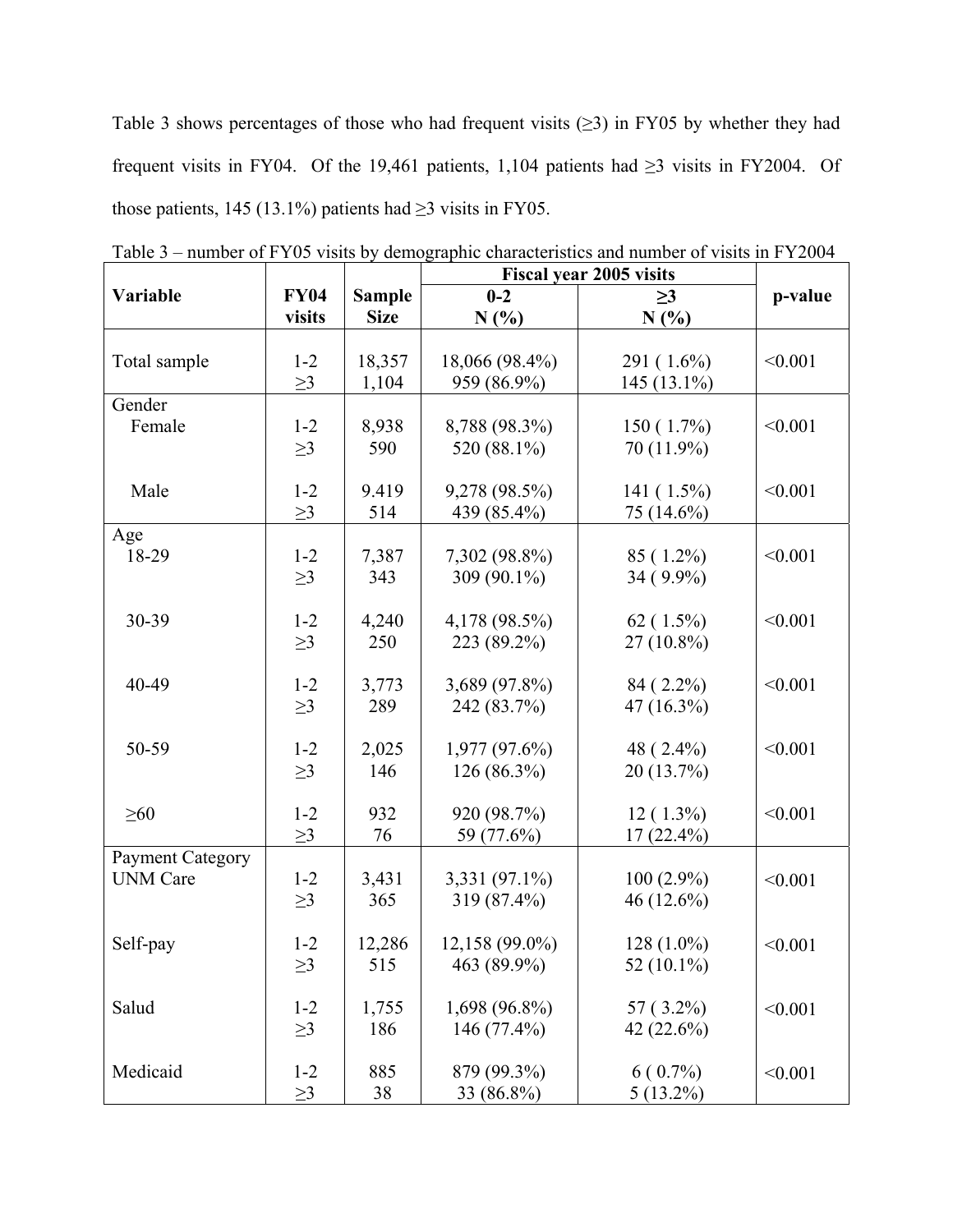Table 4 is a multivariate model illustrating the FY2005 high use rate ratio. Compared to females, males are 1.20 times as likely to have 3 or more visits in FY2005, although this result lacks statistical significance (P>0.05). With respect to those who are 18-29 years old, patients in all other age groups are more likely to have  $\geq$ 3 visits in FY2005, with those in the 40-49 age group having the highest rate ratio (1.70) and therefore the highest tendency to become recurrent ED users (P<0.001). In relation to unmanaged Medicaid patients who had 1-2 visits in FY2004, those with  $\geq$ 3 visits in FY2004 were 17.80 times as likely to have  $\geq$ 3 visits in FY2005 (P<0.001). Although not as extreme, patients in the other payment categories show a similar pattern  $(P<0.001)$ .

| Variable                     | <b>FY05 High Use Rate Ratio</b> | p-value |
|------------------------------|---------------------------------|---------|
|                              | (95% CI)                        |         |
| Gender                       |                                 |         |
| Female                       | 1.00                            | 0.06    |
| Male                         | 1.20(0.99, 1.44)                |         |
| Age                          |                                 |         |
| 18-29                        | 1.00                            | < 0.001 |
| 30-39                        | 1.19(0.911.55)                  |         |
| 40-49                        | 1.70(1.33, 2.17)                |         |
| 50-59                        | 1.55(1.16, 2.08)                |         |
| $\geq 60$                    | 1.31(0.88, 1.95)                |         |
| Payment and FY2004 visits    |                                 |         |
| UNM Care and 1-2 visits      | 1.00                            | < 0.001 |
| UNM Care and $\geq$ 3 visits | 4.28(3.07, 5.96)                |         |
|                              |                                 |         |
| Self-pay and 1-2 visits      | 1.00                            | < 0.001 |
| Self-pay and $\geq$ 3 visits | 9.37(6.87, 12.77)               |         |
|                              |                                 |         |
| Salud and 1-2 visits         | 1.00                            | < 0.001 |
| Salud and $\geq$ 3 visits    | 6.69(4.63, 9.67)                |         |
|                              |                                 |         |
| Medicaid and 1-2 visits      | 1.00                            | < 0.001 |
| Medicaid and $\geq$ 3 visits | 17.80 (5.70, 55.57)             |         |

Table 4 – multivariate model for the FY05 High Use Rate Ratio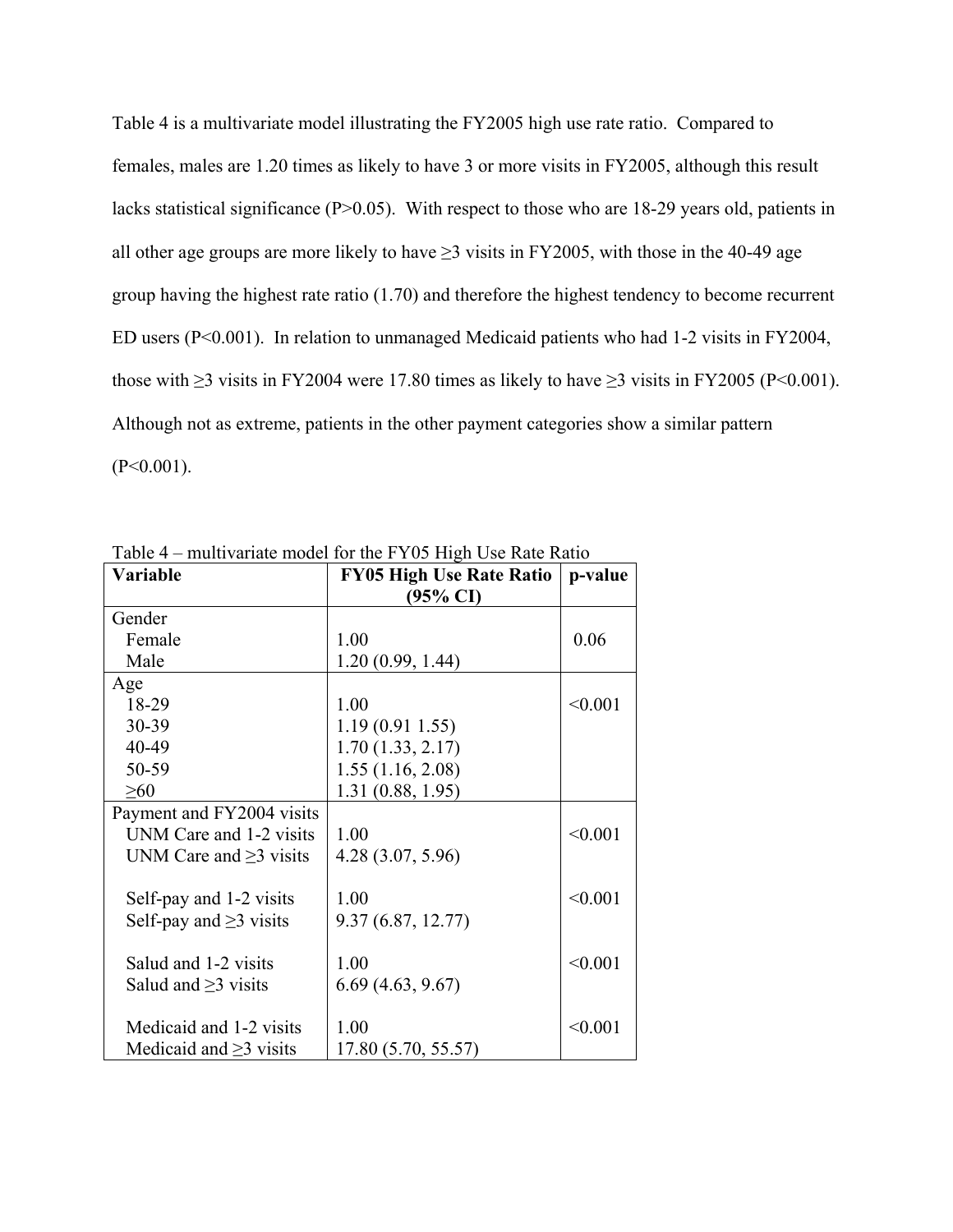Table 5 shows comparisons between the different financial categories with respect to frequent ED utilization. Within each comparison, the interpretation of which group has more frequent ED use can be ascertained from Table 4 data. Two comparisons show significant differences between groups with a p-value less than 0.05 including both Medicaid and Self-pay groups having more frequent use than UNM Care patients. The most significant difference (P<.001) is between managed UNM Care and Self-pay, a demographically similar group of patients. Some of the other comparisons suggest differences in rates of ED utilization between groups although the p-values do not indicate statistical significance.

| Comparison            | p-value |
|-----------------------|---------|
| Medicaid and Salud    | 0.11    |
| Medicaid and Self-pay | 0.29    |
| Medicaid and UNM Care | 0.02    |
| Salud and Self-pay    | 0.17    |
| Salud and UNM Care    | 0.08    |
| Self-pay and UNM Care |         |

Table 5 – comparison of frequent user effects between payment categories

#### **LIMITATIONS**

The project requires analyzing large sample sizes but may be limited by the number of patients for which the data has been collected. The data may be confounded by the fact that some UNM ED patients in 2004 may not utilize the UNM ED in 2005 for various reasons, including changing healthcare providers or institutions, changing residence, or death. However, it is probable that each demographic group will be affected similarly, thus minimizing the overall effect.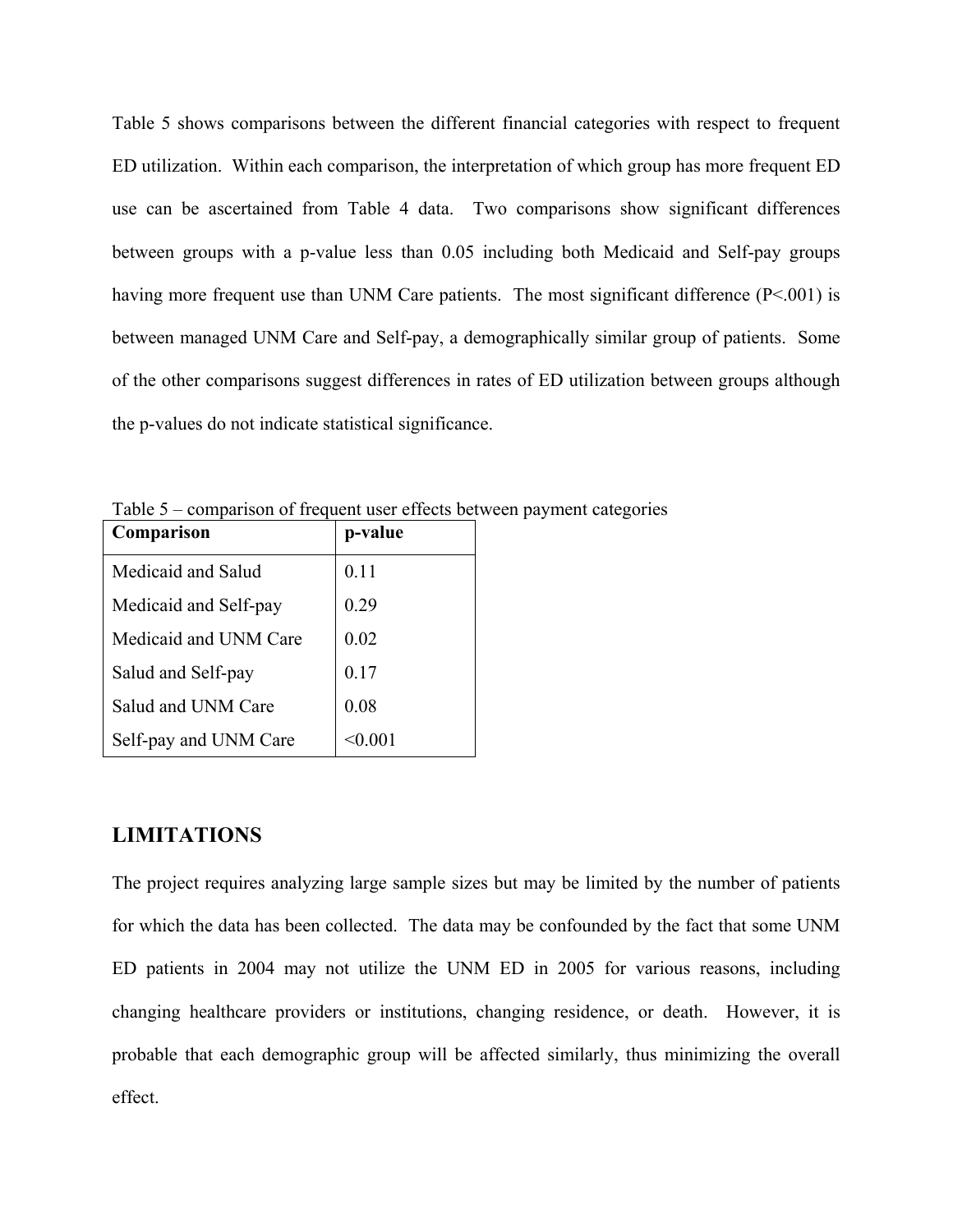#### **DISCUSSION**

In a UNM ED patient population comprised of publicly insured and uninsured patients, recurrent users one year are more likely to continue with a similar utilization pattern the following year. More specifically, patients within different demographic subgroups exhibited distinct frequency utilization patterns. For all age and payment groups, the percentage of patients is similar to the percentage of overall visits for each category, thus no group was over represented in terms of patients visits (Table 1). In addition, observed patterns between males and females were statistically similar (Tables 4).

Once patients establish recurrent ED use  $(\geq 3$  per year), the likelihood that this utilization rate will continue in the subsequent year is higher  $(p<.001)$ . The data illustrate that unmanaged high frequency ED usage patients (>3 visits/year) groups tend to utilize the UNM ED at a higher frequency from the index year to next year than the managed groups. The continuance of frequent ED utilization from year to year, from highest to lowest, among the financial categories analyzed is unmanaged Medicaid, uninsured Self-pay, managed Medicaid - Salud, and managed uninsured - UNM Care.

The factors responsible for these differences are likely multifactorial. The lower repeat high utilization in managed populations suggests that having a PCP might be an important factor. Comorbidities with chronic disease, or lack of financial incentive to obtain care outside the ED in an outpatient setting were not studied and could contribute to high utilization. Low co-payments for primary care in the UNM Care Plan might provide incentive to utilize the PCP, which might account for its overall lower repeat high utilization rate. The Self-pay patients, have no assigned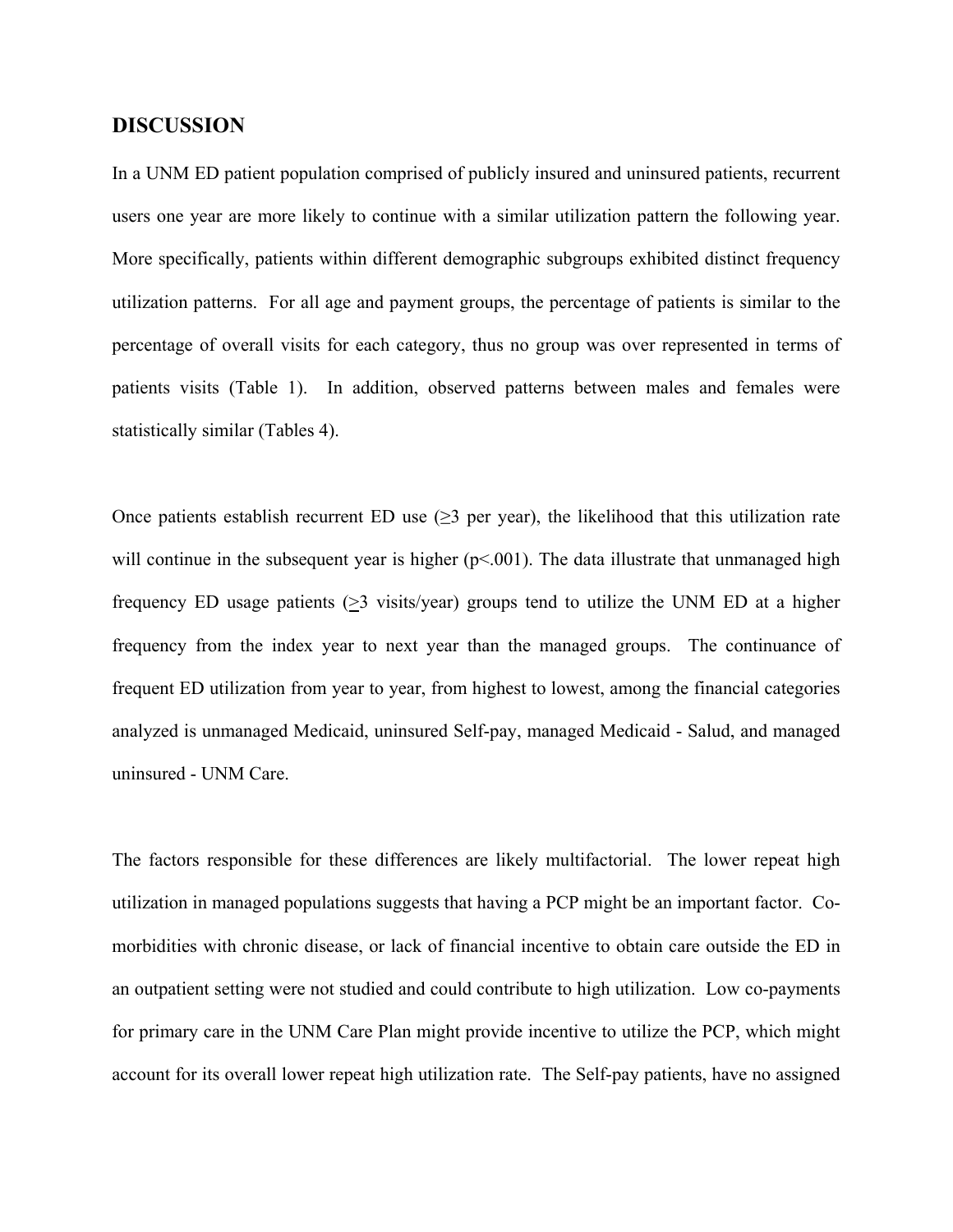PCP, and have much higher recurrent high utilization than the UNM Care patients  $(p<.001)$ . These are demographically similar populations. There was a trend to less high utilization when comparing managed Medicaid Salud to unmanaged Medicaid, but not to a statistically significant degree – neither charges co-pays for ED or primary care utilization. Rates of emergency department utilization has been increasing nationwide.<sup>10</sup>

Financial and time constraints influence patient decisions to utilize health services. All of the patients studied had bills generated for their ED care, while Salud and Medicaid pay a discounted rate for the professional and facility components of those charges. Medicaid does not allow copayment charges to patients. However, Self-pay are responsible for full billed charges. UNM Care patients are charged a low co-payment at the time of primary care visits, and are charged discounted rates for other services billed at a later time such as ED visits. Indigent patients utilize the ED for a number of reasons that may be influenced by acuity of the problem, convenience, access to primary care, cost, and other factors. Like other urban ED's, UNM's ED waiting time is unpredictable but most often very long (> 4 hours). However, the ED is open at all hours and no appointment or co-pay is required prior to being seen.

Education may contribute to high recurrent ED utilization in indigent populations. Patients may not know enough about the healthcare system and how it is structured to access the appropriate venue of care. The ED may be the only access point they know. Working poor may not be able to afford health insurance, or it may not be provided by their employer. Missing work in low income individuals makes it difficult to keep outpatient appointments. The complex, fragmented healthcare system may contribute to high ED use. Assigning a PCP can provide timely access to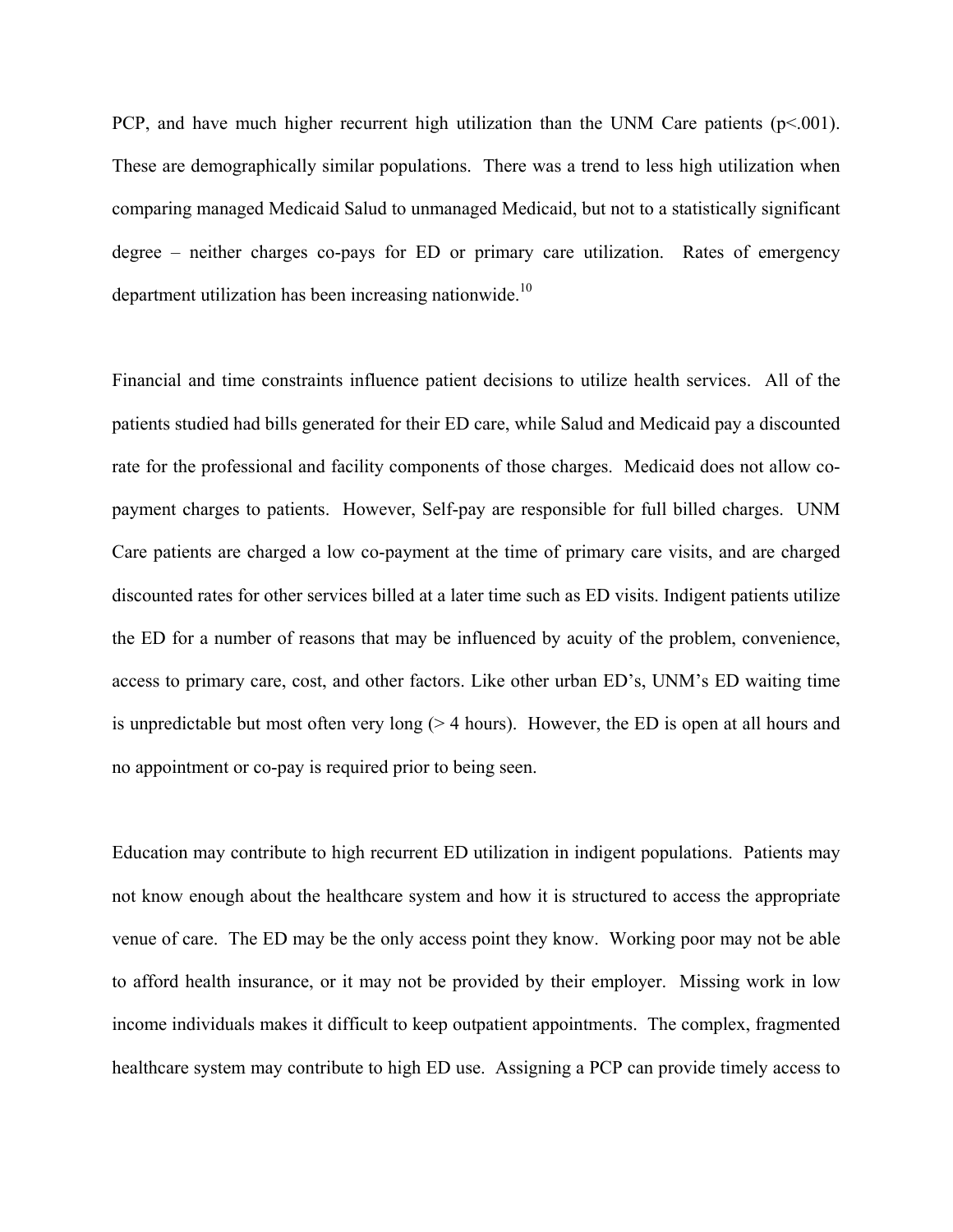care, reduce inappropriate healthcare utilization in the ED, and prevent illness and hospitalization. This may be why Salud and UNM Care patients have the lowest rates of sustained frequent ED use.

Patients might choose to visit the ED because the demand exceeds primary care capacity. UNM Care was initiated in 1997 to better manage the fiscal and quality aspects of our uninsured population. While it succeeded in reducing hospital utilization, improving prevention, and reducing specialty utilization, there was no statistically significant decrease in overall ED utilization. The assignment of a PCP and defined health care benefits did not reduce overall ED use in the UNM Care population studied.<sup>1</sup> Our new data show that UNM Care patients have the lowest rate of frequent ED use out of all the patient populations we studied. These results may reflect how UNM Care became more effective over time. Having been in place for ten years, the UNM Care Plan has been used by the state as a model to obtain a Medicaid waiver to expand insurance coverage to the working poor utilizing many of the principles such as assigning a PCP, charging low co-payments for primary care, and providing a defined set of benefits based on means testing. The expansion of Medicaid to provide insurance to New Mexico's working poor is a centerpiece of the Governor's comprehensive plan to insure all New Mexicans.

In addition to the UNM Care population, our study included Self-pay patients and those enrolled in publicly funded insurance programs, Medicaid and Salud. Our inclusion criteria consisted of patients with at least one ED visit in FY04, only one payor for the entire duration of the study, and at least 18 years of age. It was important to select patients with a single payor over the two year duration of the study to ensure that one patient was not over represented as a member of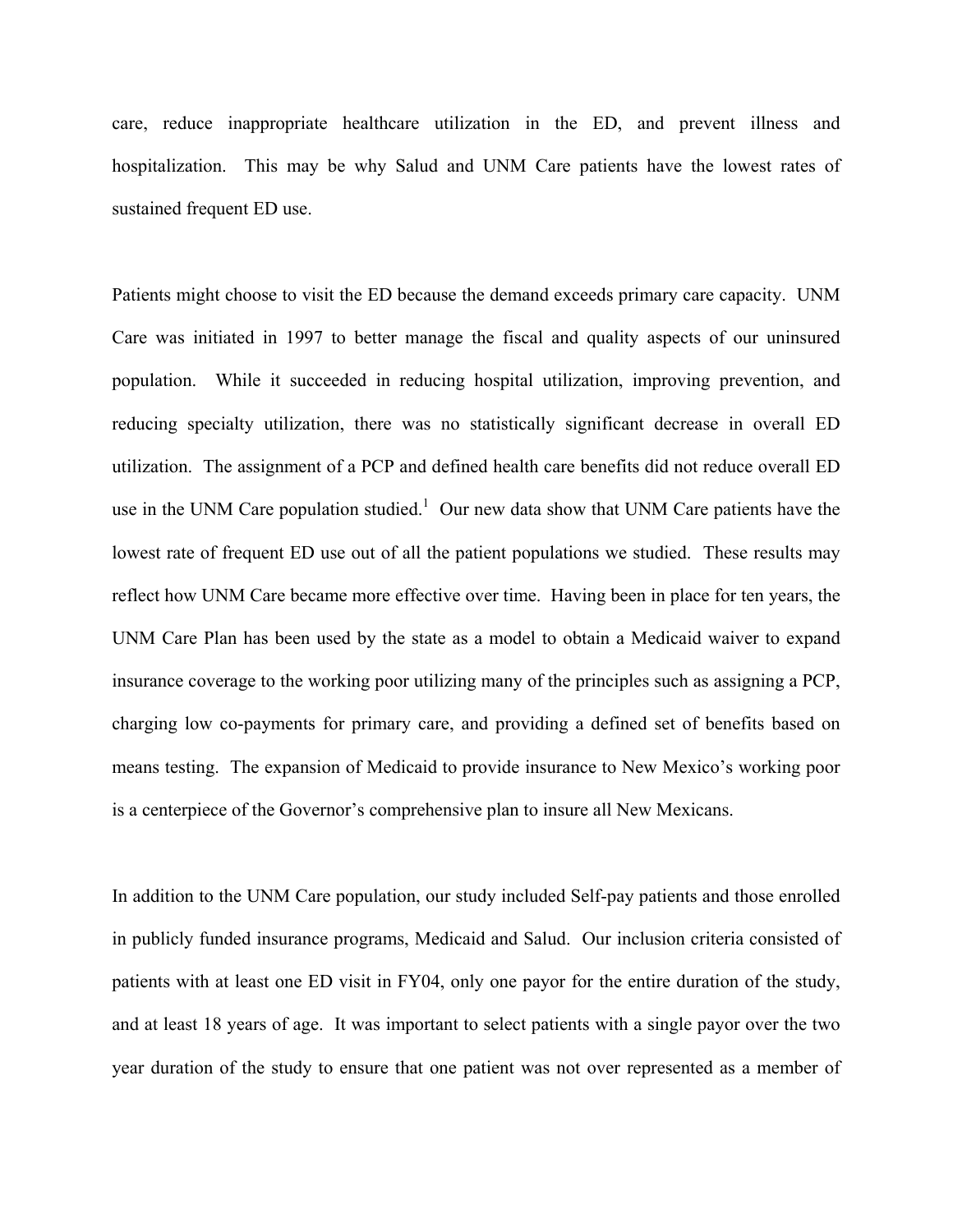more than one payment category. We chose to limit our study to the adult population  $(\geq 18)$ years) because many differences exist in the pediatric population. Pediatric patients utilize different emergency healthcare services, and they are distributed differently among the demographic categories studied.

Several interventions might lead to decreased recurrent ED utilization rates. Perhaps assigning a PCP or case management will decrease ED utilization rates. Our data suggest that a managed program will reduce recurrent high ED utilization rates. Therefore, the Self-pay patients should be managed and assigned a PCP. The reasons certain patients remain Self-pay is outside the scope of this paper. Some may hypothesize that individuals make economic choices and decline insurance when offered. Our experience in the UNM Care Plan suggests that offering a PCP and a set of benefits at discounted rates are eagerly accepted. The tendency to expand ED beds, staffing and services might not necessarily address the root causes of high ED utilization by an indigent patient population.

All patient groups with high utilization rates in one year  $(\geq 3$  visits) have significantly increased rates of high use the next year as illustrated in the rate ratio data. UNM Care patients have significantly less recurrent high use compared to Self-pay patients and Medicaid patients as evidenced by the rate ratios and group comparisons ( $p<0.05$ ). Further investigation is warranted to determine potential contributors and predictors of high ED utilization including chronic disease co-morbidity, substance abuse, time constraints, unmanaged care, access to a primary care home, financial resources, and lack of education. With additional analysis, these data could inform health policy and systems changes related to ED utilization in these groups.